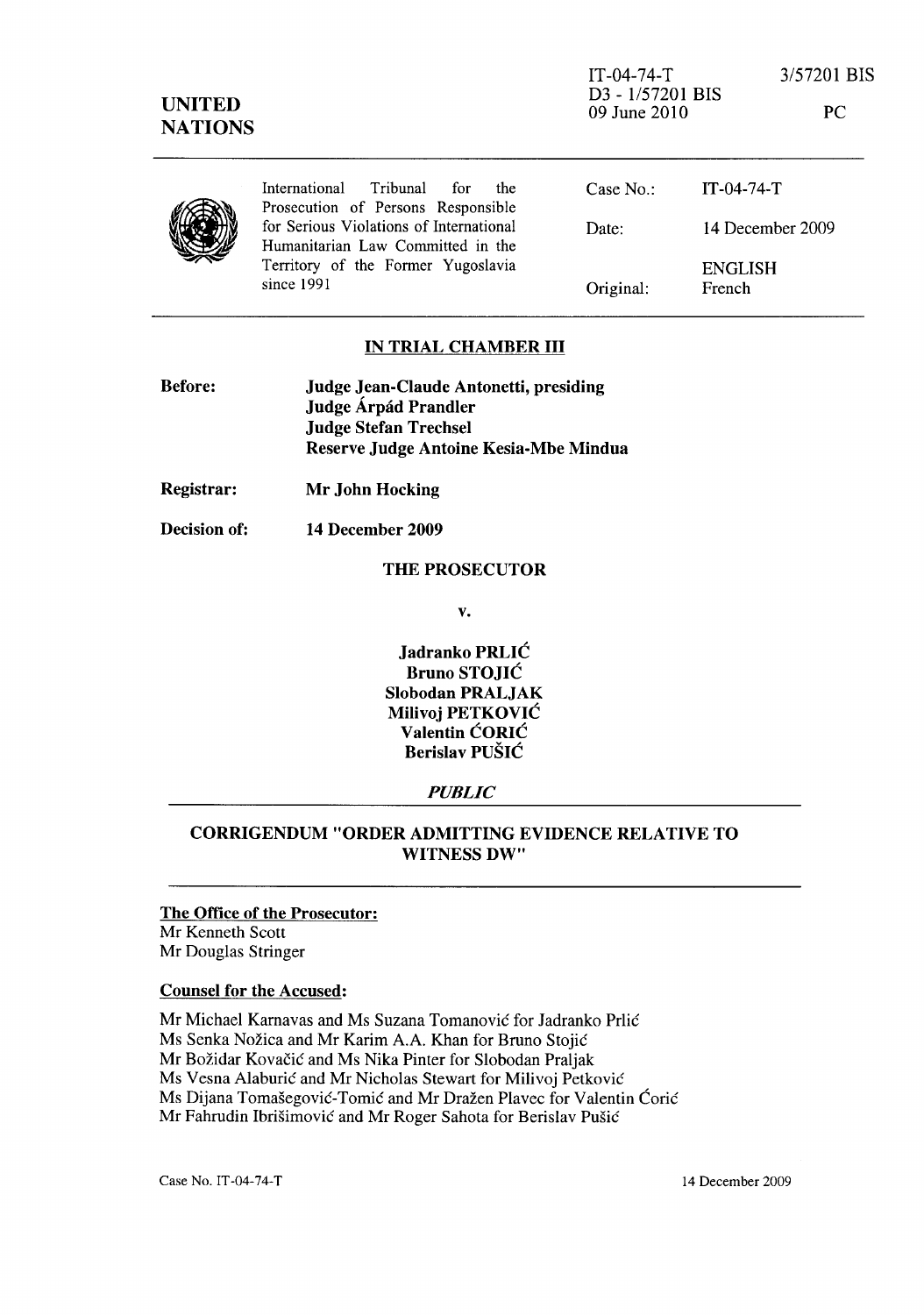TRIAL CHAMBER III ("Chamber") of the International Tribunal for the Prosecution of Persons Responsible for Serious Violations of International Humanitarian Law Committed in the Territory of the Former Yugoslavia since 1991 ("Tribunal");

# PROPRIO MOTU,

NOTING the "Order Admitting Evidence Relative to Witness DW" rendered publicly by the Chamber on 4 December 2007 ("Order of 4 December 2007"),

CONSIDERING that the Annex attached to the Order of 4 December 2007 was worded as follows:

| <b>Exhibit Number</b> | <b>Party Proposing</b><br><b>Admission of the Exhibit</b> | Admitted/Not<br><b>Admitted/Marked for</b><br><b>Identification (MFI)</b> |
|-----------------------|-----------------------------------------------------------|---------------------------------------------------------------------------|
| P 06518               | Praljak Defence                                           | Admitted                                                                  |

CONSIDERING that the Chamber notes that Exhibit P 06518 is a confidential document protected under Rule 70 of the Rules of Procedure and Evidence ("Rules") and that it should therefore have been placed under seal,

CONSIDERING that the Chamber notes that an error crept into the Order of 4 December 2007 and that it should be corrected in the interest of justice,

CONSIDERING that the Order of 4 December 2007 should therefore be worded as follows:

| <b>Exhibit Number</b> | <b>Party Proposing</b><br><b>Admission of the Exhibit</b> | <b>Admitted/Not</b><br><b>Admitted/Marked for</b><br><b>Identification (MFI)</b> |
|-----------------------|-----------------------------------------------------------|----------------------------------------------------------------------------------|
| P 06518               | Praljak Defence                                           | Admitted under seal                                                              |

# FOR THE FOREGOING REASONS,

Case No. IT-04-74-T 2 14 December 2009